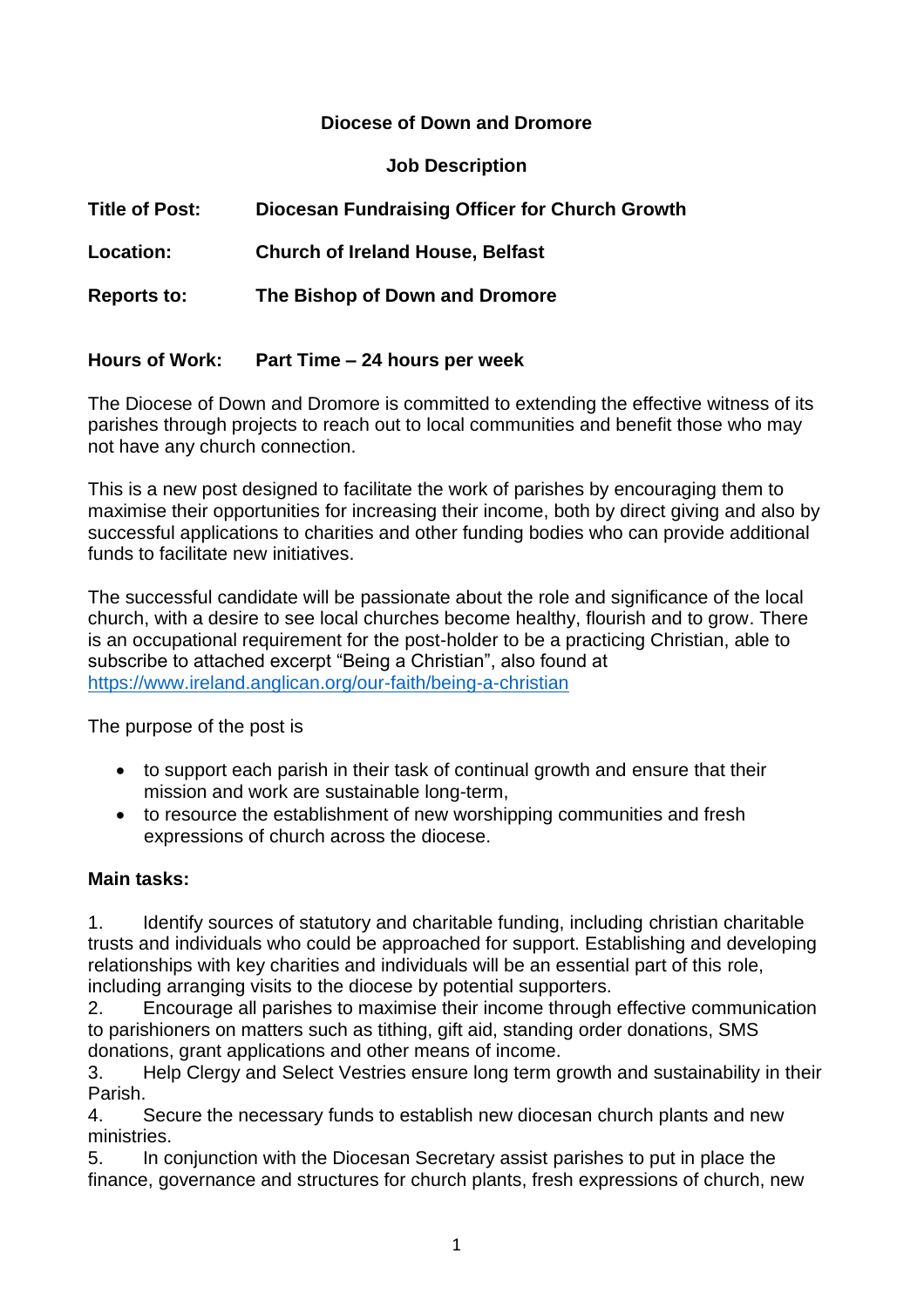ministries and for the development of new facilities, new resources and new ministries at parish level.

6. Work with the church plant leaders as they are appointed to help them establish strong foundations and sustainable worshipping communities, with the aim of securing substantial funding for the church plant fund each year.

7. Focus on new parish or diocesan development projects each year, chosen in consultation with the Bishop and Diocesan Secretariat, which would include large capital projects to develop new facilities or the development of significant new parish outreach projects.

8. In addition to the above in the first year in post the post-holder will put together a range of materials to resource different types of parishes, help them to increase their income both from direct giving and also other sources, and offer to run sessions for individual parishes and area deaneries to showcase, explore and enable parishes to implement these ideas.

# **Person Specification Summary (For more details see Person Specification):**

## **Essential Criteria:**

The person appointed will be expected to:

- Be a committed Christian who can demonstrate that commitment through a life of worship, prayer and service in a local church context.
- Have proven experience in securing grant funding, writing effective applications and fruitful appeal letters, including securing grants from Christian sources.
- Be an excellent communicator, able to present material in a convincing and winsome manner to individuals, clergy and to groups such as vestries.
- Have a passionate vision for the growth and outreach of the churches in the diocese.
- Can understand and grasp the individual challenges facing different parishes and tailor resources to make an effective plan to aid their development in the future.
- Be passionate about the role and significance of the local church and have a desire to see local churches become healthy, flourish and to grow.

## **Terms of Appointment:**

The person appointed will be responsible to the Bishop of Down and Dromore.

Salary: Will be in the range of £27,000 to £29,000 per annum (pro rata).

Hours: Part time (24 hours per week). It is expected that the successful candidate will work flexibly to meet the needs of the Diocese, including evening and weekend work.

Probationary Period: The successful candidate will be subject to the satisfactory completion of a six-month probationary period.

Pension: The employer will contribute 8% of salary to a personal pension scheme. The employer will comply with its obligations regarding pensions auto enrolment regulations.